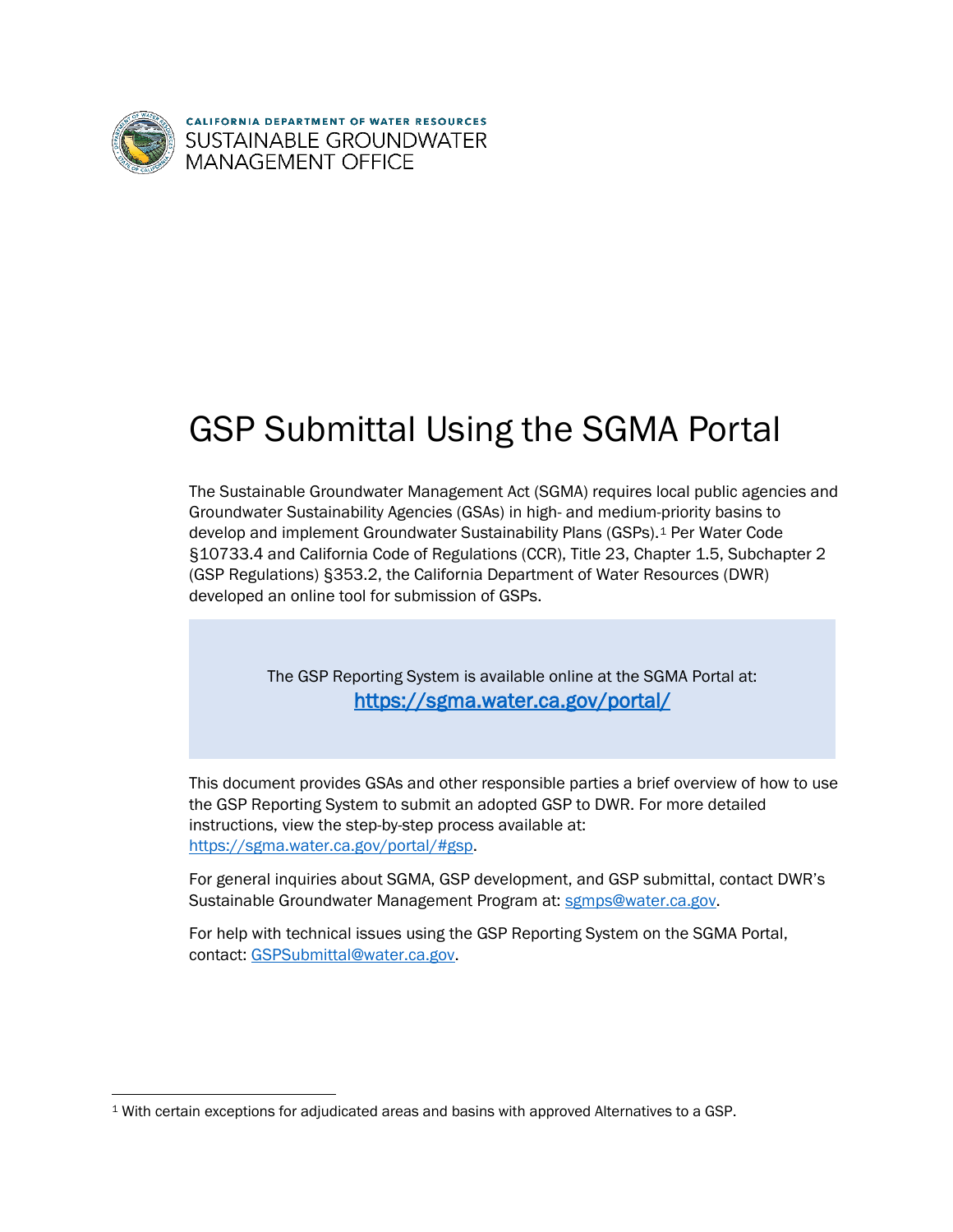# Getting Started

You must have a user account to use the SGMA Portal.

If you already have a user account from the GSA Formation, GSP Initial Notification, Basin Boundary Modification, or Alternative Submittal process, you do not need to create a new account to submit a GSP.

### Creating a User Account

- 1. To create a new user account, visit the SGMA Portal Home page, [https://sgma.water.ca.gov/portal/.](https://sgma.water.ca.gov/portal/)
- 2. In the green Sign In box (see Figure 1), click Create an Account. *The New Account Registration page opens.*
- 3. Complete the required fields. *An activation message is sent to your email address.*
- 4. Follow the instructions in the email to activate your account.



*Figure 1. SGMA Portal main page*

### GSP Submittal Process Overview

The GSP Submittal Process (Figure 2) requires six basic activities:

- 1. Submit initial notification *(completed prior to GSP development).*
- 2. Start submittal and upload the adopted GSP.
- 3. Complete the Elements of the Plan and provide supporting information.
- 4. Provide references.
- 5. Upload monitoring site information data.
- 6. Finalize submittal and coordination agreement (if required).[2](#page-1-0)

This guide will describe the activities numbered two through six above. The first activity, to submit the GSP Initial Notification, should have been completed prior to GSP development. For more information

<span id="page-1-0"></span> <sup>2</sup> A coordination agreement is required when there are multiple GSPs in a basin.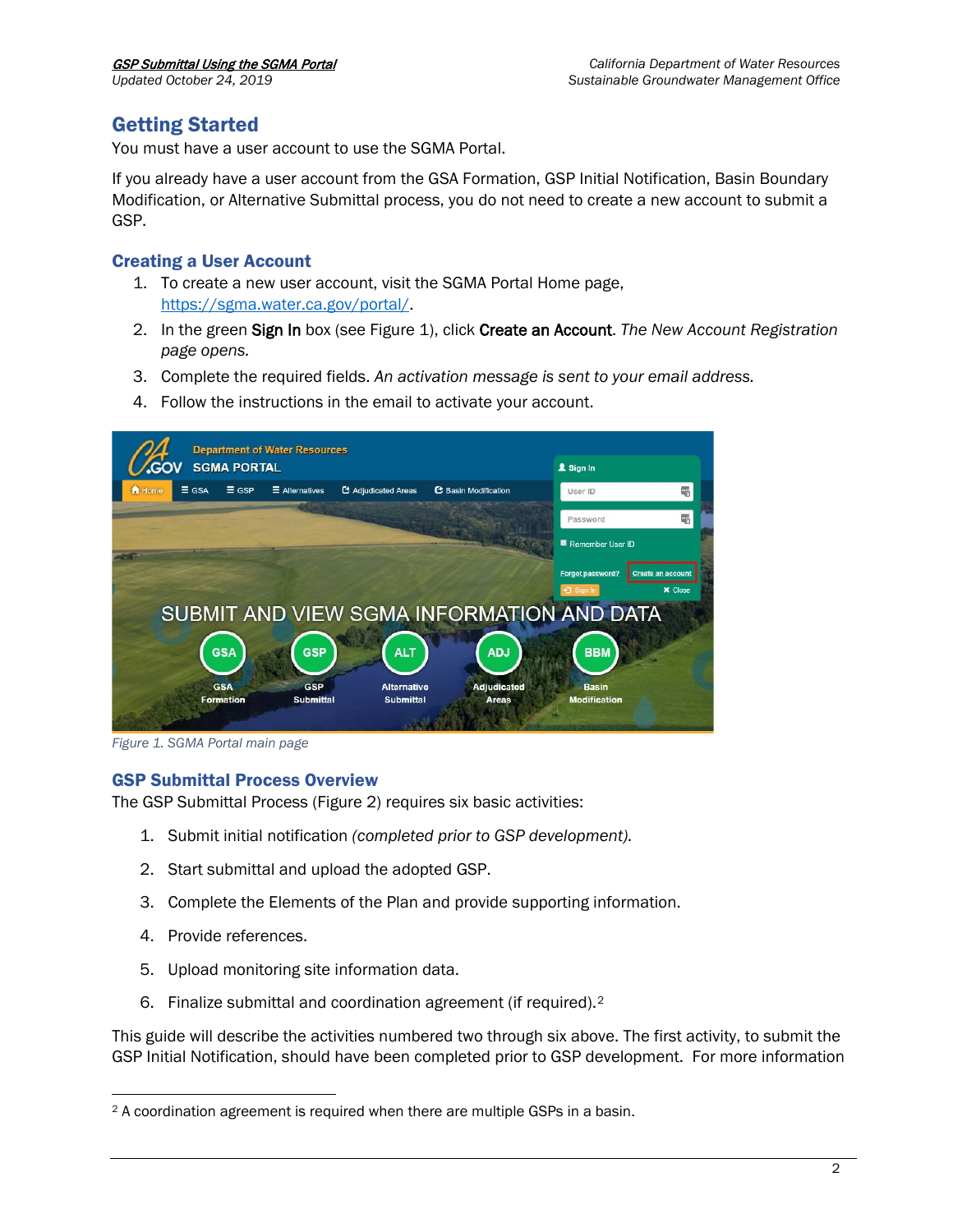on GSP Initial Notification, see the detailed instructions available at [https://sgma.water.ca.gov/portal/#gsp.](https://sgma.water.ca.gov/portal/#gsp)



*Figure 2. Diagram of GSP Submittal Process*

# GSP Submittal

GSAs are responsible for uploading adopted GSPs. The GSP submittal process can be started by anyone with permission from a GSA in the Basin. If you begin a GSP submittal and do not have permission, you will be given the opportunity to request permission from the GSA.

# Creating a New GSP Submittal

- *1.* To create a new GSP submittal, log in to the SGMA Portal at <https://sgma.water.ca.gov/portal/> *The Welcome page, with SGMA topics, appears.*
- 2. Click the topic titled Groundwater Sustainability Plans. *The Groundwater Sustainability Plan Dashboard (Figure 3) appears.*
- 3. Click the  $\left| \frac{1}{2} \right|$  button near the MY GSP SUBMITTAL table.
- 4. The GSP Reporting System will walk you through the steps to complete the submittal, starting with A Base Info.

*Note: If your basin is not available to select from the drop-down menu, you must request access to the basin from one of the GSAs within the basin.*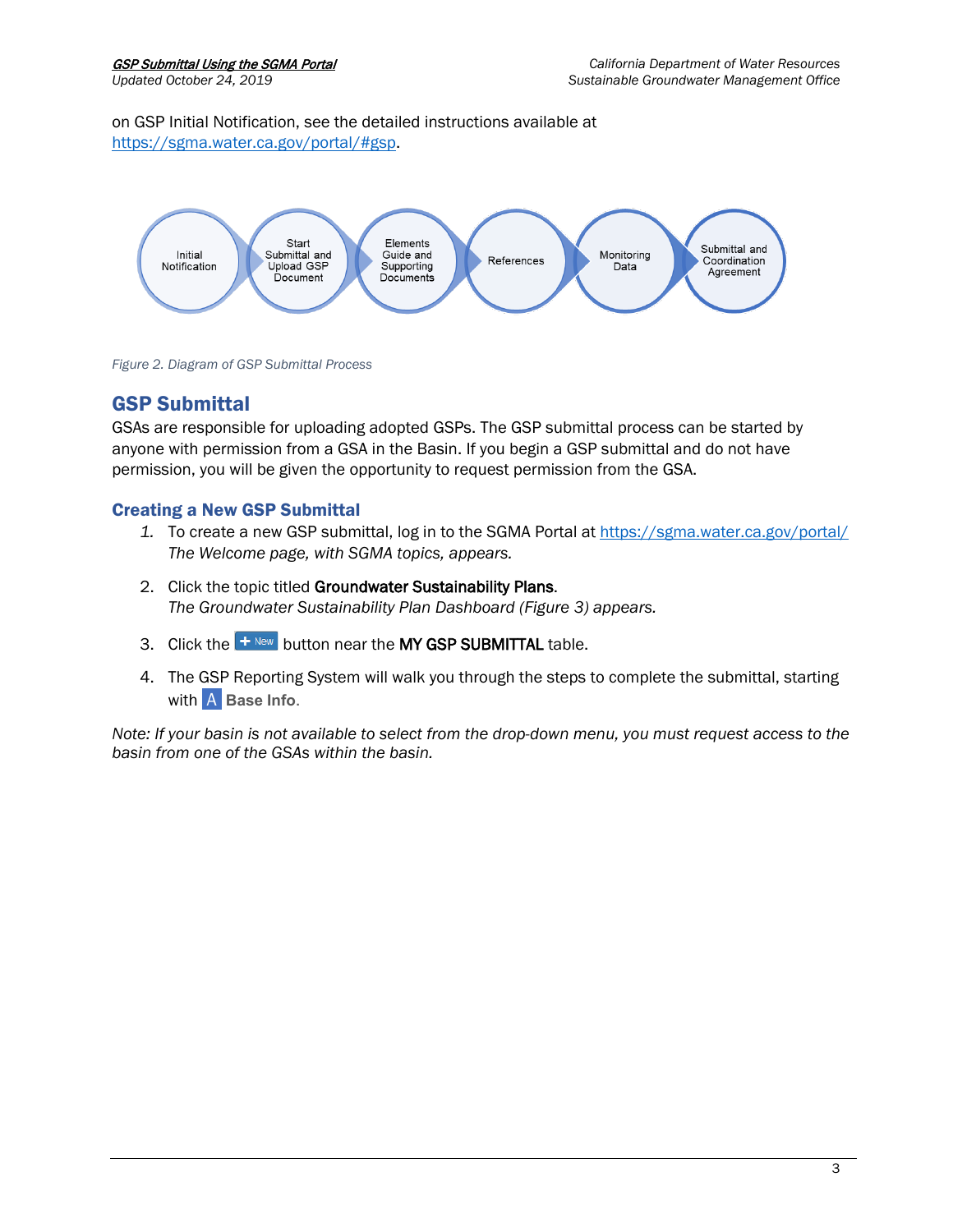| sgmatest.water.ca.gov/portal/gsp<br>C                                     |                                                                                         |                                                          | 0 ☆ |
|---------------------------------------------------------------------------|-----------------------------------------------------------------------------------------|----------------------------------------------------------|-----|
| <b>Department of Water Resources</b><br><b>SGMA PORTAL</b><br><b>CGOV</b> |                                                                                         | Welcome, User!<br>O Sign Out   G Feedback   1 My Profile |     |
| A Home<br>$\equiv$ GSA<br>$\equiv$ GSP                                    | $\equiv$ Alternatives<br><b>2</b> Adjudicated Areas<br><b>2</b> Basin Modification      | <b>C</b> Monitoring Network                              |     |
|                                                                           | Groundwater Sustainability Plan Dashboard                                               |                                                          |     |
| <b>MY INITIAL NOTIFICATIONS</b><br>$+$ New                                | <b>MY GSP SUBMITTAL</b><br>$+$ New                                                      | <b>MY ANNUAL REPORTS</b>                                 |     |
| Submit<br>Last<br><b>Basin</b><br>Action(s)<br>Updated<br>Date            | Last<br>Updated <b>v</b> Action(s)<br><b>Basin</b><br><b>Status</b>                     |                                                          |     |
| No data available in table                                                | No data available in table                                                              | Coming soon                                              |     |
|                                                                           | <b>COORDINATION AGREEMENTS</b><br>$+$ New                                               |                                                          |     |
|                                                                           | Last<br><b>Basin</b><br>Action(s)<br><b>Status</b><br>Updated <sup>v</sup>              |                                                          |     |
|                                                                           | No data available in table                                                              |                                                          |     |
|                                                                           |                                                                                         |                                                          |     |
| Copyright © 2019 State of California<br>Last Modified: 10/08/2015         | Back to Top   Help   Contact Us   Document Viewers   Conditions of Use   Privacy Policy |                                                          |     |

*Figure 3. Screenshot of Groundwater Sustainability Plan Dashboard*

#### Uploading a GSP

After entering the **A.** Base Info, you will be prompted to upload the **B.** Adopted GSP document.

*It is preferred to consolidate your GSP into a single PDF file for upload. If your adopted GSP must be provided in multiple files, you will need to contact DWR at [GSPSubmittal@water.ca.gov](mailto:GSPSubmittal@water.ca.gov) to receive further instructions on how to provide the adopted GSP files.*

For detailed information on starting a GSP submittal and uploading an adopted GSP, view the step-bystep instructions at [https://sgma.water.ca.gov/portal/#gsp.](https://sgma.water.ca.gov/portal/#gsp)

#### Elements of the Plan

Before proceeding to the next activity, completing **C** Elements of the Plan, you are presented with two options:

Option 1: Populate the Elements Guide Excel template (download from the SGMA Portal)



Regardless of which method you choose, you will be asked to document where each element of GSP Regulations (Article 5 Plan Contents, 23 CCR §354) is addressed in the adopted GSP.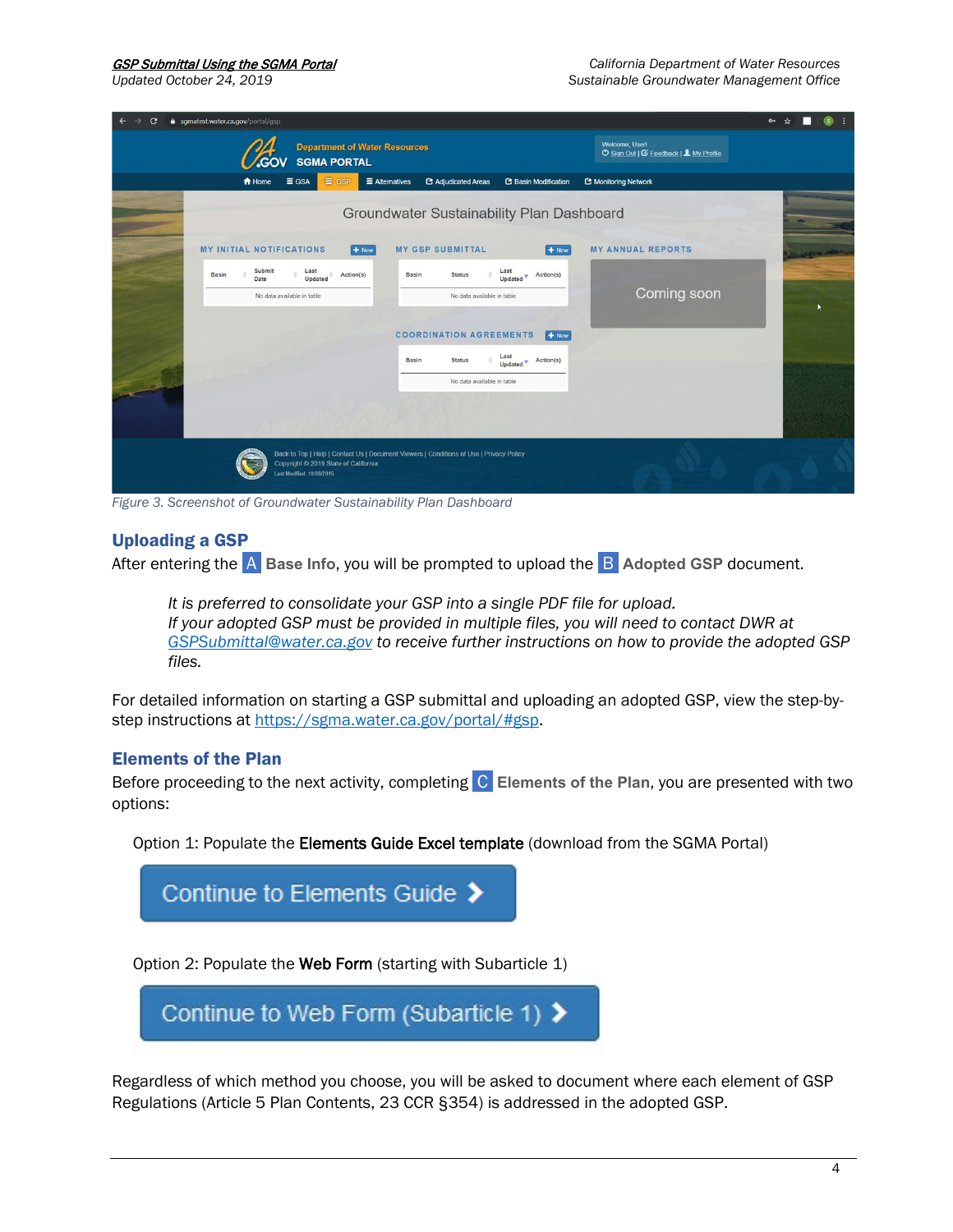#### If you choose to use the Elements Guide Excel template:

- 1. Download the Elements Guide Excel template.
- *2.* Enter the page numbers of the adopted GSP where each element of the GSP Regulations is addressed into the spreadsheet.

*The Page Number(s) of Plan column is the only required field; all others are optional.*

*Page numbers must be entered as: single pages (19), page ranges separated by colons (19:28), or a mixture of pages and ranges separated by commas (19:28,33,56:68).*

*N/A is an acceptable entry for the page number; however, if N/A is entered, you must provide a reason in the Notes field.*

*Optional Item: Section number ranges must be separated by a ':' and additional sections should be separated by a ',' (3-5:3-7, 4-1).*

*Optional Item: Figure numbers ranges must be separated by a ':' and additional sections should be separated by a ',' (2-6:2-10, 5-3).*

*Optional Item: Table number ranges must be separated by a ':' and additional sections should be separated by a ',' (2-6:2-10, 5-3).*

- 3. Upload the populated spreadsheet. *Your entries will be automatically populated in the Web Form. WARNING: Uploading this file WILL overwrite any previous values that were entered in the Web Form.*
- 4. Review the populated Web Form in **C** Elements of the Plan and upload supporting information (e.g., GIS Shapefiles) as requested. Supporting information may also be added under **D** Supporting Info.

#### If you choose to use the Web Form:

1. Under C **Elements of the Plan**, complete each Subarticle **filling** in every Page No. field where each GSP Regulation element is addressed within your adopted GSP.

*Only Page No. is required. All other fields are optional.*

*Page numbers must be entered as: single pages (19), ranges separated by colons (19:28), or a mixture of pages and ranges separated by commas (19:28,33,56:68).*

*N/A is an acceptable entry for the page number; however, if N/A is entered, you must provide a reason in the Notes field.*

*See instructions about optional items in the section above.*

2. Click Save & Continue after entering the information for each Subarticle.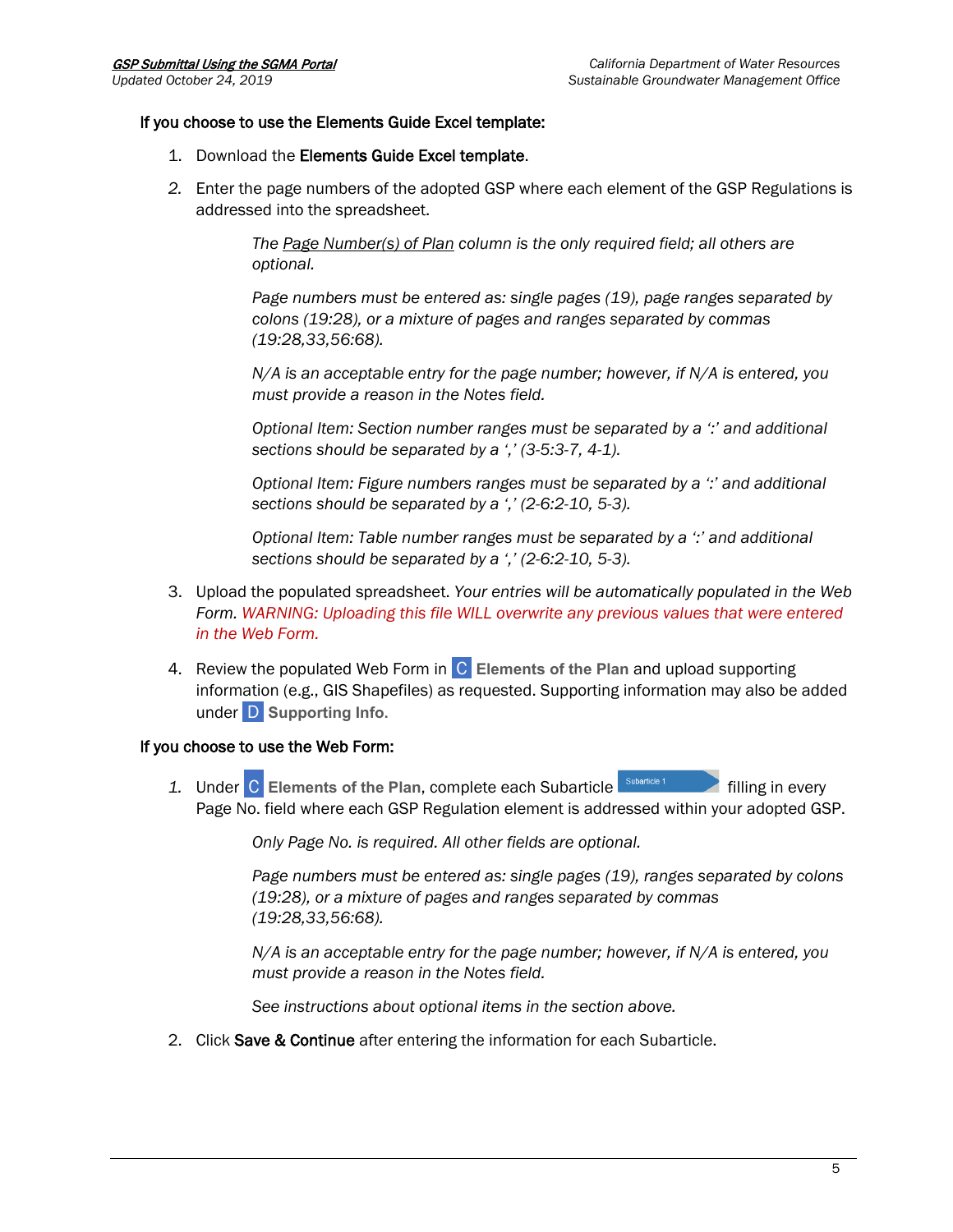- 3. You may provide certain supporting files (e.g., GIS Shapefile) when requested by the GSP Regulations. *DWR guidance for submitting GIS data to the SGMA Program can be found at*  [https://sgma.water.ca.gov/portal/resources/data/Guidance\\_GIS\\_Files.pdf](https://sgma.water.ca.gov/portal/resources/data/Guidance_GIS_Files.pdf)*.*
- 4. Under .D. **Supporting Info** you can view the supporting files that you uploaded and supplement with additional files if desired.

For detailed information on completing Elements of the Plan, view the step-by-step instructions at [https://sgma.water.ca.gov/portal/#gsp.](https://sgma.water.ca.gov/portal/#gsp)

# Supporting Information

All supporting information uploaded in **C.** Elements of the Plan will appear under **D.** Supporting Info (Figure 4). Additional documents may also be uploaded, edited, or deleted at this location and are required to be associated with elements of the GSP Regulations.

### Adding a New Document

- 1. Drag and drop your document into the drop area, or click the drop area and navigate to the file you wish to upoload.
- 2. Select the GSP Regulation element(s) associated with the document. (Figure 5)
- 3. Click Save and Continue.
- 4. In addition to associating it with Elements of the Plan, the document can become a reference in the reference list (if applicable) by hovering over the three dots  $\bullet$  next to the document and selecting Create Reference.

|                                                                               | <b>Department of Water Resources</b><br><b>SGMA PORTAL</b>                                                                                                                                                                                                                                        | Welcome, Sonia Klingensmith!<br>O Sign Out   Ø Feedback   1 My Profile |  |  |  |  |
|-------------------------------------------------------------------------------|---------------------------------------------------------------------------------------------------------------------------------------------------------------------------------------------------------------------------------------------------------------------------------------------------|------------------------------------------------------------------------|--|--|--|--|
| A Home                                                                        | $\equiv$ Alternatives<br>C Adjudicated Areas<br><b>Basin Modification</b><br>$\equiv$ GSP<br>$\equiv$ GSA                                                                                                                                                                                         | C Monitoring Network                                                   |  |  |  |  |
| Home / GSP Dashboard / Edit GSP Submittal<br>5-022.11 KAWEAH (1) (n Progress) |                                                                                                                                                                                                                                                                                                   | Ξ<br>$\alpha$                                                          |  |  |  |  |
| <b>Plan Contents</b>                                                          | <b>D</b> Supporting Information                                                                                                                                                                                                                                                                   |                                                                        |  |  |  |  |
| A Base Info                                                                   | GSAs may choose to upload supporting information that is associated with elements of the plan. Examples of supporting information may include but are                                                                                                                                             |                                                                        |  |  |  |  |
| <b>B</b> Adopted GSP                                                          | not limited to the following: GIS shapefiles used to create maps or high-resolution PDFs of figures or maps. The user must associate supporting information<br>to a section or sections of the GSP Regulations.                                                                                   |                                                                        |  |  |  |  |
| C Elements of the Plan                                                        | In accordance with CCR §352.4(d)(1), DWR may request that all maps included in the GSP be submitted electronically, including data layers, shapefiles,<br>geodatabases, and other information provided with each map. Upon request by DWR, GSAs must submit information to DWR according with the |                                                                        |  |  |  |  |
| Flements Guide                                                                | procedures in CCR §353 et seq.                                                                                                                                                                                                                                                                    |                                                                        |  |  |  |  |
| Subarticle 1                                                                  | Supporting information in the form of monitoring site data must be entered in the Monitoring Network Module, accessible through the navigation panel at the<br>top of the page. Supporting information will be automatically populated with any files uploaded under Subarticles 1 through 4.     |                                                                        |  |  |  |  |
| Subarticle 2                                                                  | <b>Associated</b><br><b>GSP</b>                                                                                                                                                                                                                                                                   |                                                                        |  |  |  |  |
| Subarticle 3                                                                  | <b>Document</b><br><b>Regulation</b><br>Element(s)                                                                                                                                                                                                                                                | Uploaded<br>Date & Time<br>Uploaded By $\frac{4}{7}$ Action(s)         |  |  |  |  |
| Subarticle 4                                                                  | $§354.8(a)(3)$ .<br>SupportingDoc1.png                                                                                                                                                                                                                                                            | 10/16/2019<br>Sonia                                                    |  |  |  |  |
| Subarticle 5                                                                  | \$354.14(d)(4)                                                                                                                                                                                                                                                                                    | 1:21 PM<br>Klingensmith                                                |  |  |  |  |
| D Supporting Info                                                             | Showing 1 to 1 of 1 entries                                                                                                                                                                                                                                                                       |                                                                        |  |  |  |  |
|                                                                               | To upload supporting information, drag & drop the file or click on the drop area to select the file to upload.                                                                                                                                                                                    |                                                                        |  |  |  |  |
| <b>E</b> References                                                           |                                                                                                                                                                                                                                                                                                   |                                                                        |  |  |  |  |
| F<br><b>GSP Submittal</b>                                                     | Upload or drop files                                                                                                                                                                                                                                                                              |                                                                        |  |  |  |  |
|                                                                               |                                                                                                                                                                                                                                                                                                   |                                                                        |  |  |  |  |

*Figure 4. Screenshot of Plan Contents, D: Supporting Information*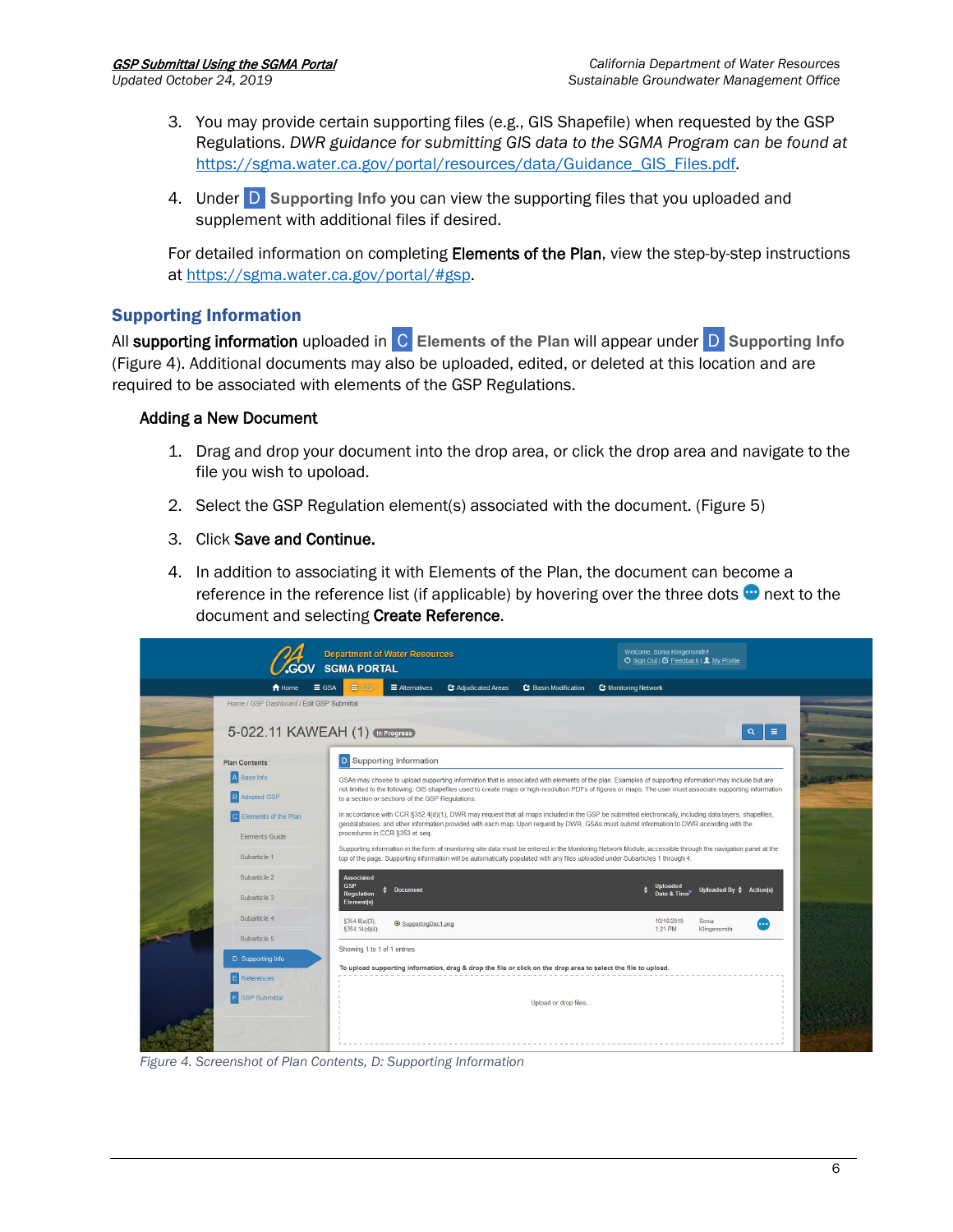

*Figure 5. Screenshot of Associated GSP Regulation Elements pop-up menu*

### References

All GSP references must be provided in **E** References. Reference citations may be added, edited, or deleted at this location.

#### Adding a Reference

- 1. Click the Add Reference button.
- 2. Complete the information. Required information is marked with a  $(*)$ . (Figure 6)
- 3. If the Reference is available on the internet, you can provide a URL to the Report or Information. You can also provide the Report or Information by uploading a file.

Note: Multiple reference citations can be uploaded using a batch upload Excel spreadsheet by clicking Import References.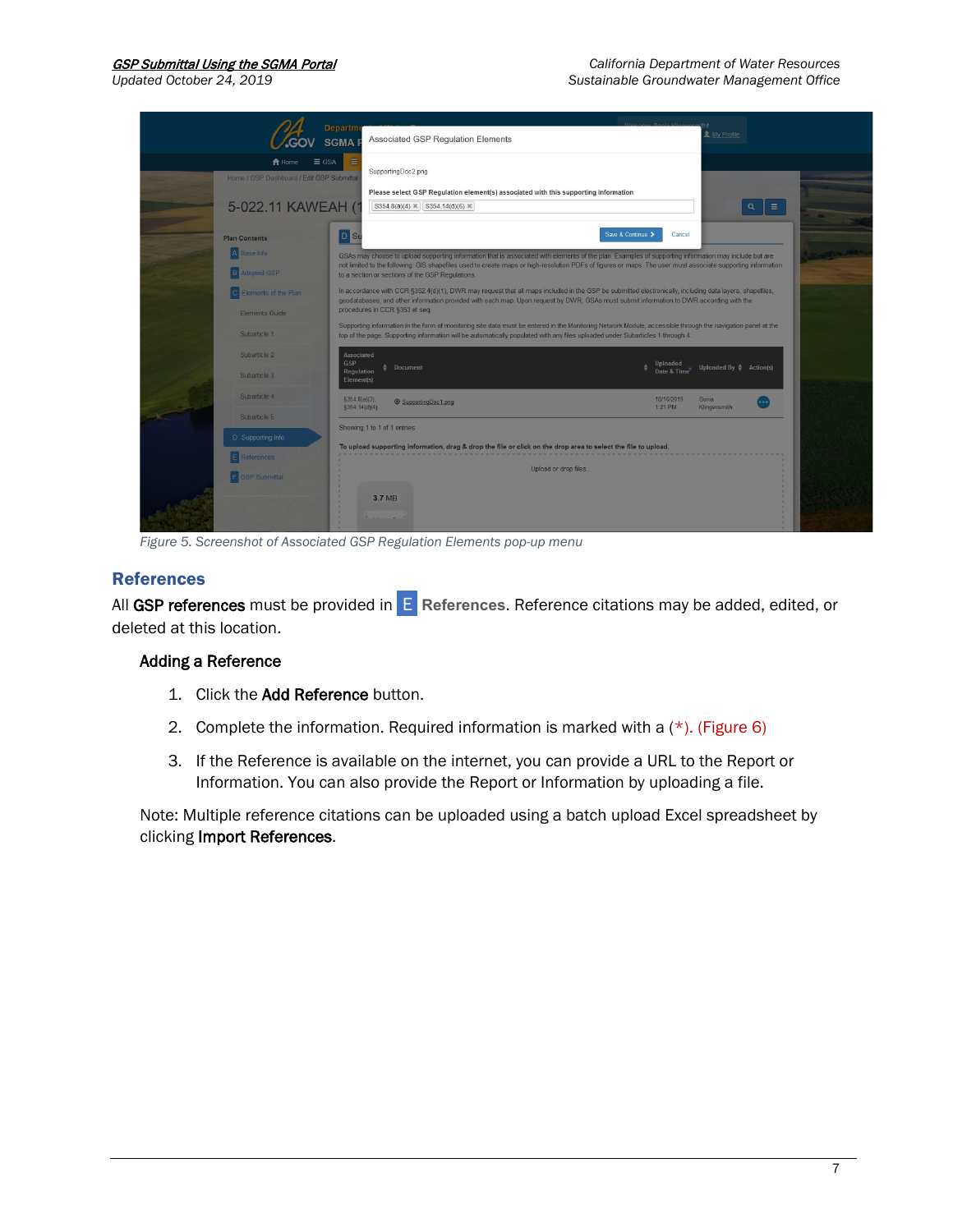| <b>GOV SGMAF</b>                                                           | Departme                          | New Reference                                                |                                                       | $\infty$                                  | Sonia Klingensmith!<br>Out   Ø Feedback   1 My Profile                                           |  |
|----------------------------------------------------------------------------|-----------------------------------|--------------------------------------------------------------|-------------------------------------------------------|-------------------------------------------|--------------------------------------------------------------------------------------------------|--|
| <b>合</b> Home<br>$\equiv$ GSA<br>Home / GSP Dashboard / Edit GSP Submittal | $\equiv$                          | * Reference Type<br>Map<br>$\mathcal{F}$                     | * Author <sup>O</sup><br>California Geological Survey |                                           | <b>stwork</b>                                                                                    |  |
| 5-022.11 KAWEAH (1                                                         |                                   | * Publish Date<br>09/03/2015                                 | * Title<br>Geologic Map of California                 |                                           | $Q_1 \equiv$                                                                                     |  |
| <b>Plan Contents</b><br>A Base Info                                        | <b>E</b> Re<br>GSA <sub>s</sub> r | <b>Access Date</b><br>mm/dd/yyyy                             | Publication<br>E.g. Hydrogeologic Journal             | <b>Report Number</b><br>Enter report numb | ice in the list should be added using the "Add                                                   |  |
| <b>B</b> Adopted GSP                                                       | Referen<br>referen<br>that are    | ** Option 1: Provide the Report URL                          |                                                       |                                           | orts and other documents and materials cited as<br>provided in association with those references |  |
| C Elements of the Plan<br>Elements Guide                                   | Add F<br>Title                    | leg. www.example.com<br><b>O</b> Upload File                 | ** Option 2: Provide the File Attachment              |                                           | Search:<br>$#$ Action(s)                                                                         |  |
| Subarticle 1<br>Subarticle 2                                               | Structi                           |                                                              |                                                       |                                           |                                                                                                  |  |
| Subarticle 3<br>Subarticle 4                                               | Plate                             | * Required Fields<br>** Required either option 1 or option 2 |                                                       | Cancel<br>Save                            |                                                                                                  |  |
| Subarticle 5                                                               | Showin                            |                                                              |                                                       |                                           | Previous 1 Next<br><b>H</b> Save & Continue ><br>$\triangle$ Back                                |  |
| D Supporting Info<br>E References                                          |                                   |                                                              |                                                       |                                           |                                                                                                  |  |
| F GSP Submittal                                                            |                                   |                                                              |                                                       |                                           |                                                                                                  |  |
|                                                                            |                                   |                                                              |                                                       |                                           |                                                                                                  |  |

*Figure 6. Screenshot of the New Reference dialog box*

# Monitoring Network Module

Required monitoring information and data supporting the GSP are uploaded using the Monitoring Network Module. There are three options for uploading of monitoring site information and data supported by the module: groundwater monitoring wells, general monitoring sites, and existing monitoring sites.

> Groundwater monitoring wells are monitoring sites where groundwater level data is collected. Groundwater monitoring wells can be sites that are migrated from the CASGEM online system.

General monitoring sites are monitoring stations that are not wells. Examples of monitoring sites identified in the general sites category include extensometers, stream gages, continuous GPS stations, surveying sites, remote sensing, and others.

Existing monitoring sites are monitoring sites that are managed and whose site information and data are already reported online through existing programs such as GAMA, NWIS, CDEC, USGS, and others.

#### Adding Groundwater Monitoring Wells

Groundwater monitoring wells and groundwater level data can be uploaded using the Web Form or Excel template or by migrating wells and their associated groundwater level data from the CASGEM online system. To upload groundwater monitoring wells and groundwater level data, choose the appropriate button and follow the prompts (Figure 7).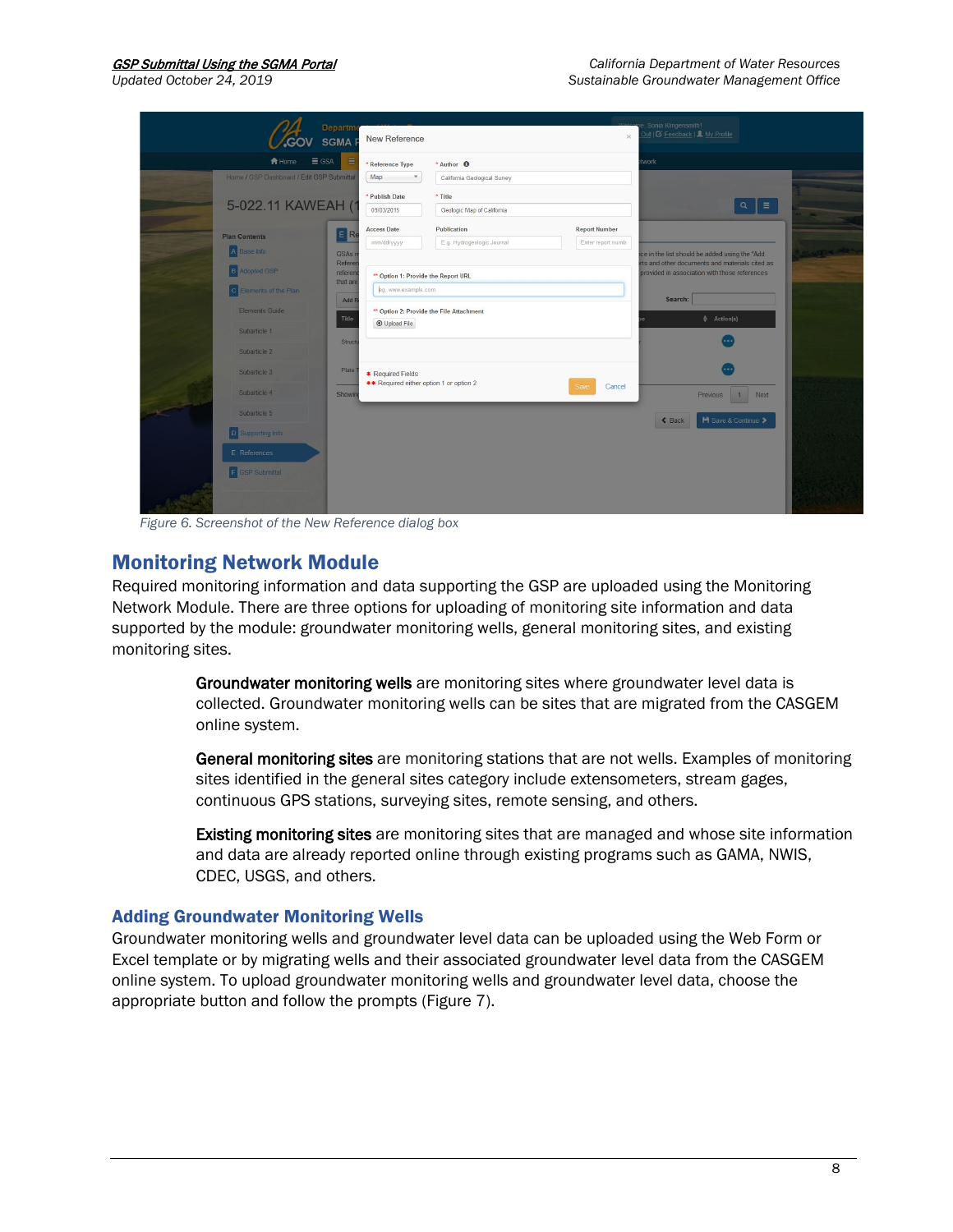

*Figure 7. Groundwater monitoring well upload options*

# Adding General Monitoring Sites

General monitoring sites are monitoring stations that are not wells. General monitoring site data is dependent on the site type selected. General monitoring sites and general site data can be uploaded using the Web Form or the Excel template. To upload general monitoring sites and general monitoring site data, choose the appropriate button and follow the prompts (Figure 8).



*Figure 8. General monitoring site upload options*

# Adding Existing Monitoring Sites

Existing monitoring sites are monitoring sites that are managed and whose site information and data are already reported online through existing programs such as GAMA, NWIS, CDEC, USGS, and others. No data may be submitted for existing monitoring sites. Existing monitoring sites can be uploaded using the Web Form or the Excel template. To upload existing monitoring sites choose the appropriate button and follow the prompts (Figure 9).



*Figure 9. Existing monitoring site options*

# Setting GSA Permissions

A GSA user can give permission to other users to edit well and site information and upload well and site data. (Figure 10)

- 1. From the Monitoring Network Module main screen, click GSA Permissions. (Figure 11).
- 2. Select a GSA to see the permissions for that GSA's wells.
- 3. Select the username (email address) of the people you wish to give permission and select their organization.
- 4. Click Add Permission.